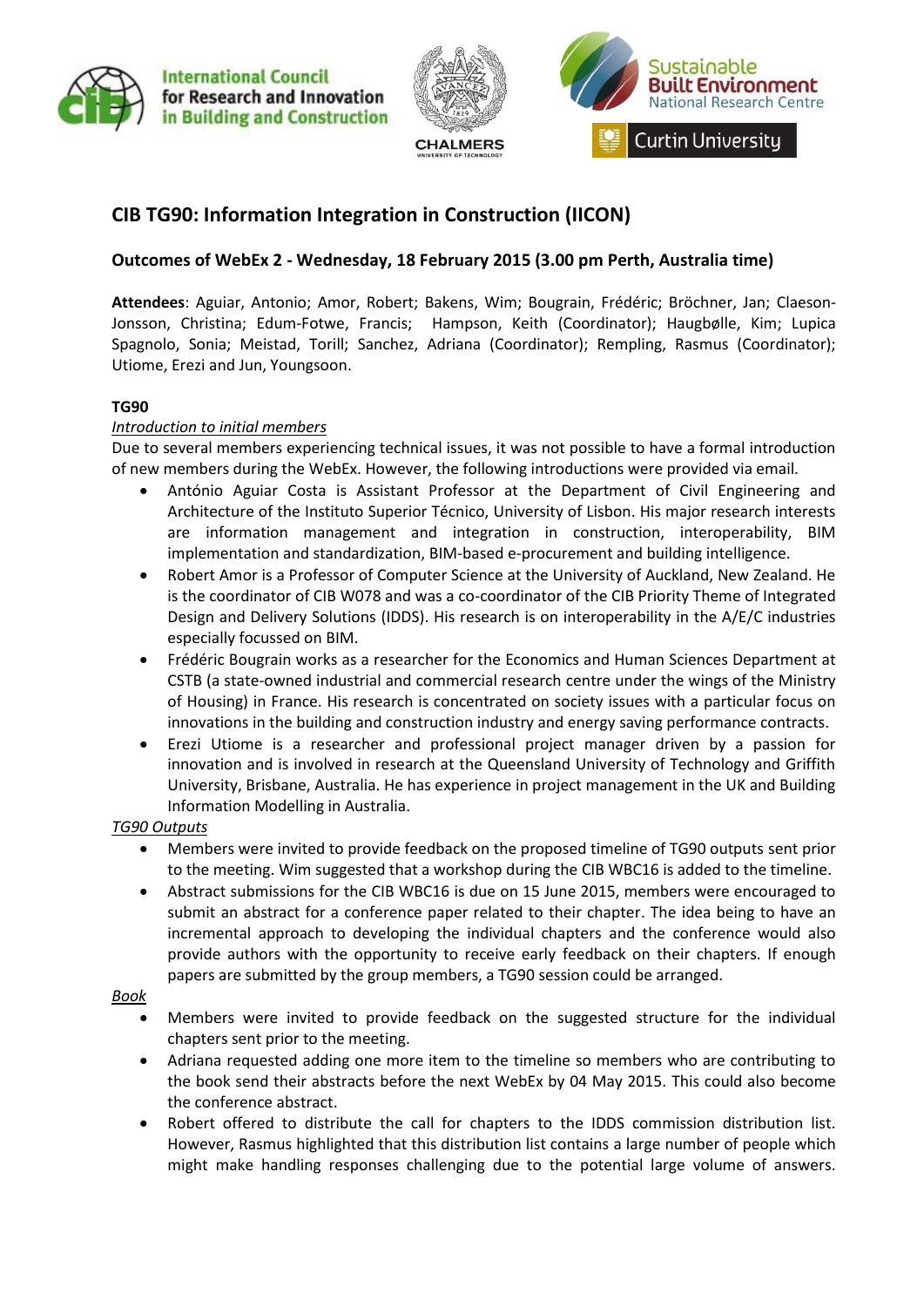Adriana suggested that, once all chapter themes have been provided by TG90 members, the editors identify gaps in the content of the book and work with Rob to find specific authors who would be in a position to write those chapters. Keith suggested to follow up the discussion over email.

- Sonia suggested that the chapter theme about public procurement is expanded to include private clients as well. She also mentioned that it would be good to include a chapter in asset and maintenance management. Adriana explained that this is definitely possible, the group just has to make sure that the chapters don't have overlapping information so each chapters provides a different view. The editors will follow up individually with authors to ensure this.
- Kim highlighted that the chapter structure description is very short so it is difficult to fully understand the proposed content of the chapter and suggested that the chapters include a section about the methodology used. Adriana highlighted that although this is the suggested structure, it is proposed as the minimum content. The actual individual chapter structure might change depending on the topic and whether they can provide several case studies or are based on a single program or developing a theory. She recognised that it would be expected that the case studies provide the methodology used and explained that the editors will keep note of his comment when reading the chapter outline later this year. Keith highlighted that this should become clearer as chapter drafts and outlines are received.
- Antonio suggested that some themes are too broad in scope and the authors should make sure that they provide more specific topics. Keith agreed that the book needs to be focused around specific themes that will be shaped by the authors and editors. Adriana suggested that getting abstracts for each chapter before the coming meeting will provide the opportunity to address this issue and provide timely feedback to those authors.
- Youngsoo suggested that each chapter might have different perspectives of the same issue where one provides the theory and the other provides information about practical implementation. Otherwise each chapter could aim to address these two sides providing issues and lessons learned. Adriana suggested that this might be addressed by the proposed structure where the introduction to the topic and theory is followed by case studies. Thus, each chapter would be addressing both theory and practice. Youngsoo also suggested that the practical issues should include considerations about the economic feasibility of applying those theories and invited the group to think about this as they develop their chapter.

#### *Presentations and research roadmap*

- Keith announced that Rasmus will be taking a leadership role in developing the roadmap.
- Wim suggested the group considers carrying out a workshop at the coming CIB WBC16 in Tampere, Finland. He explained that the WBC16 will be organised in sessions around roadmap themes that can be based on discussions or presentations. He suggested that this session could provide a forum to discuss the development of the roadmap and present the conceptual framework or the current state-of-the-art. This would help develop the book and the roadmap. Rasmus said that this would be a good idea, however the roadmap will not be ready to be presented at the WBC16. This topic will be discussed again by the group at a later meeting. There is no need to submit an abstract for the workshop but the group will need to request the timeslot and provide a brief outline.
- Rasmus provided a short summary of the decisions made in the previous meeting about the roadmap and highlighted that there are many good examples to follow. He also provided a brief outline of the structure. The research roadmap will be developed in parallel to the book.
- Kim suggested that it would be important to understand how this roadmap will be differentiated from the IDDS roadmap and those from TG related to Building Information Modelling (BIM).
- Wim asked whether BIM would be a chapter in the book. The book could consider that BIM will enable a very different type of information collection and dissemination but at the same time the implementation of BIM will require a different way of doing this. Adriana explained that